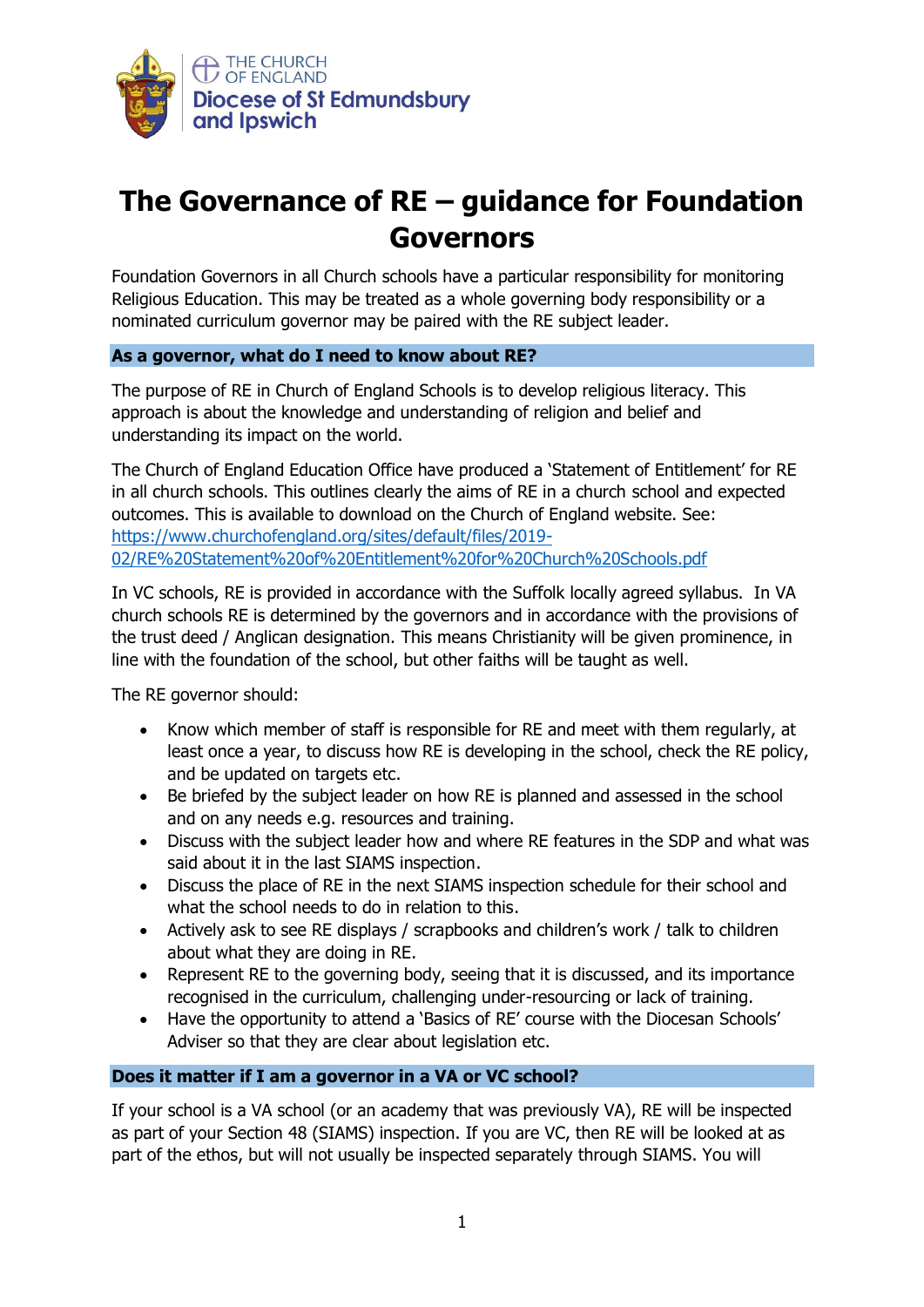probably be invited in to talk with the SIAMS inspector, so it is important to have a good understanding of RE as well as other aspects of the church school inspection framework.

In a VA school, an extremely important part of the role of Foundation Governors is to monitor and evaluate the effectiveness of RE. Pupil voice is also important in gaging the effectiveness and impact of the subject, and conversations between governors/clergy and the children about their RE experience will support self-evaluation.

## **What do I need to ensure happens in my school in RE?**

**Time spent on RE** - The importance of RE should be demonstrated through the amount of curriculum time given to the subject, and through resourcing and budgeting. The subject should have a high profile in school. Books and artefacts should be purchased to accompany Emmanuel Project units, RE should be displayed around the school, and use of extra 'RE' days to particularly support the teaching of Christianity.

**High quality training -** Schools should ensure all staff and governors have access to high quality training. We encourage all schools and academies to enable all their staff and governors to attend some form of RE training at least every 3 years. This might be in the form of inset delivered at school, or a session provided centrally by the Diocese.

## **What monitoring could I undertake?**

## **The RE governor could:**

- Watch RE lessons from different year groups on a regular basis and complete a simple observation form.
- Meet smaller groups of pupils to discuss their displays / scrapbooks / exercise books, with a particular question in mind – supplied by the subject leader?
- Use questions from the REQM pupil questionnaire to gather information and assess progress in the way the subject is seen and developing in the school.
- Discuss with individual teachers, especially those new to school, their needs in terms of resourcing and training, and assess the role of TA's and HLTA's covering RE.

## **Monitoring of Christianity**

Look for:

- Key Christian beliefs such as Incarnation, Salvation, Creation, Gospel, Church and Trinity appearing in all key stages, at an appropriate level.
- Pupils being encouraged to use technical theological terms.
- Knowledge of key Christian texts e.g. parables, the Lord's prayer and The 10 Commandments, as well as an understanding of the Eucharist.
- Learning about celebrations e.g. Advent, Christmas, Lent, Easter and Pentecost.
- Knowledge of what goes on in local parishes, including rites of passage, worship, evangelism, and service to others
- Awareness of Christianity as a world religion i.e. knowing something of the Christian faith in another country e.g. in our link diocese of Kagera in Tanzania.

Talk to children about some of the following:

- Do pupils enjoy and value RE?
- Can they say how it links, or helps, with their everyday lives?
- Do they show respect for people of faith and no faith?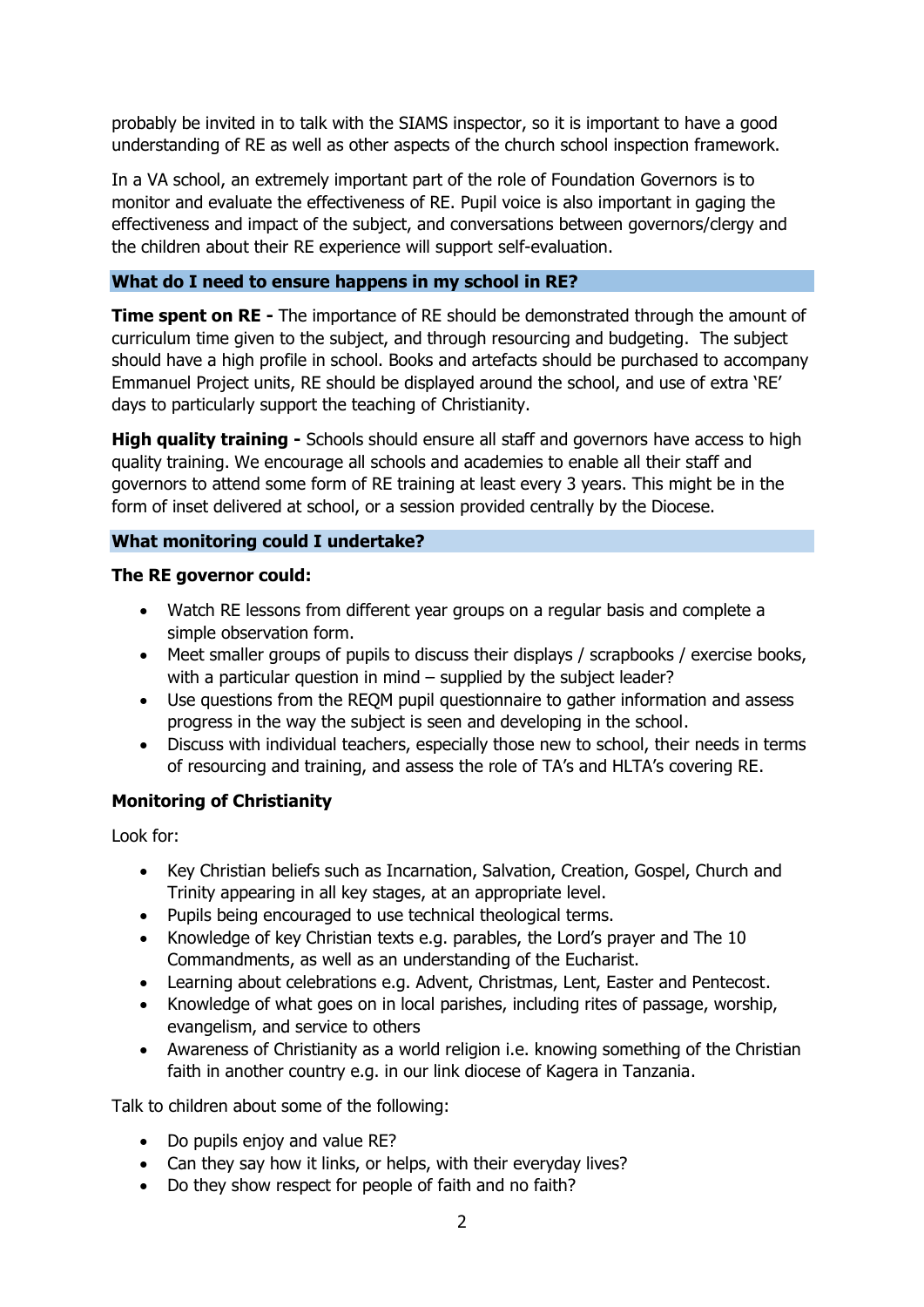- Do they feel safe to share their own views and own beliefs?
- Are they are engaged in 'theological' enquiry, finding out about beliefs and ideas? Or just learning names and labelling?
- Do they present their work well in RE? Is there progress over time?
- Is their work valued by others e.g. through good marking / display?

You should expect to meet staff who can say what they, and their class, are doing in RE and how this links to the bigger picture of RE in the school.

# **Talk to teachers about some of the following:**

- Have they taken part in CPD for RE provided by the Diocese and Local Authority, or by the RE subject leader?
- Do they feel secure in their subject knowledge with a positive attitude to teaching both Christianity, and other religions and beliefs?
- Do they feel they can be creative in RE?
- Have they found opportunities for cross-curricular learning?
- Have they made visits to places of worship e.g. the local church and cathedral, and invite local speakers to share their faith e.g. vicar, members of different denominations and faiths?
- Do they feel their children are able to ask and answer challenging questions around faith and belief, not simply about religious phenomena?
- Can they show you how their class environment supports / values RE e.g. resources, displays?
- Can they show you how their marking and assessment aids the progress of all learners?

# **Governors should also check to see whether:**

- there is progress in RE across the school.
- the school is using the right materials / syllabus.
- there is an appropriate budget for RE.
- succession planning is in place for the subject and subject leadership.
- RE has parity with other subjects in terms of time (min 5%).
- RE is monitored by the head and /or subject leader and they have sufficient time to do so effectively (and what impact this has had).
- RE is on the school website and how parents are made aware of what is happening in RE (and what they think of it).
- the Diocesan Education Team has been invited to school to check the school's RE provision and any issues arising from this.

This can be done through conversations with pupils, the subject leader, classroom visits, questionnaires and book scrutinies.

The Foundation Governors could also actively look at ways of developing links with the local church e.g. children presenting RE work to the congregation through display boards in church and contributions to newsletters, or by invitations to the church community to special school occasions.